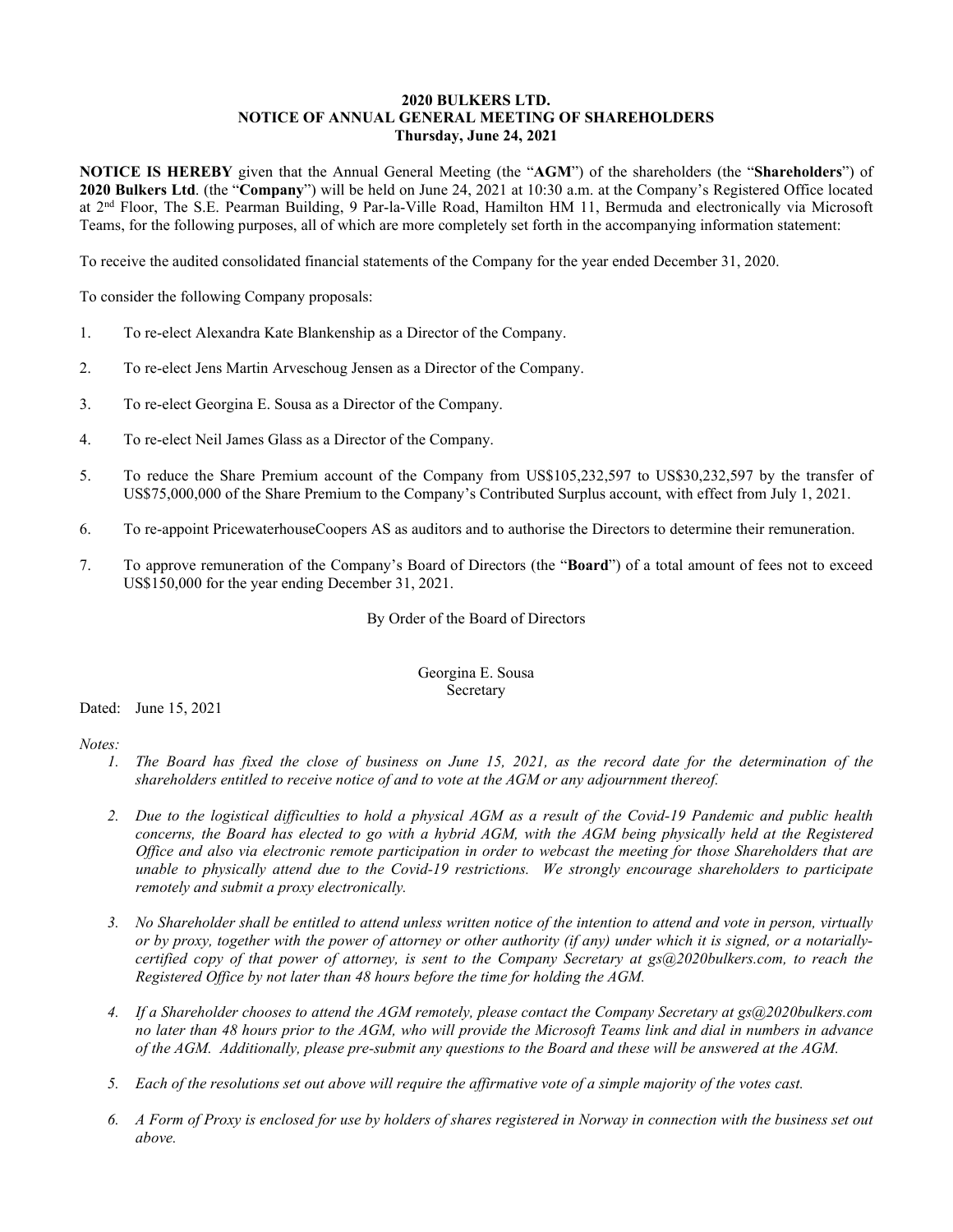## **INFORMATION CONCERNING SOLICITATION AND VOTING FOR THE ANNUAL GENERAL MEETING OF THE SHAREHOLDERS (THE "MEETING') OF 2020 BULKERS LTD. TO BE HELD ON JUNE 24, 2021.**

#### **PRESENTATION OF FINANCIAL STATEMENTS**

In accordance with Section 84 of the Bermuda Companies Act 1981, as amended (the "**Companies Act**"), the audited consolidated financial statements of the Company for the year ended December 31, 2020 will be presented at the Meeting. These statements have been approved by the Directors (as defined below) of the Company. There is no requirement under Bermuda law that such statements be approved by the Shareholders, and no such approval will be sought at the Meeting.

The Company's audited consolidated financial statements are available on our website at [www.2020bulkers.com.](http://www.2020bulkers.com/) Shareholders can request a hard copy free of charge upon request by writing to us at:  $2<sup>nd</sup>$  Floor, S.E. Pearman Building, 9 Parla-Ville Road, Hamilton, HM 11, Bermuda, or send an e-mail to: vh@2020bulkers.com. The audited consolidated financial statements of the Company for the year ended December 31, 2020 have been provided to Shareholders via the internet as described above.

# **COMPANY PROPOSALS**

#### **PROPOSALS 1, 2, 3 and 4 – ELECTION OF DIRECTORS**

The Board has nominated the four persons listed below for re-election as Directors (as defined below) of the Company. Alexandra Kate Blankenship, Jens Martin Arveschoug Jensen, Georgina E. Sousa and Neil James Glass (the "**Directors**") are all presently members of the Board. Mr. Jensen, Mrs. Blankenship and Mr. Glass meet the independence standards for directors established by the Oslo Stock Exchange.

As provided in the Company's Bye-laws (the "**Bye-laws**"), each Director is elected at each annual general meeting of Shareholders and shall hold office until the next annual general meeting following his or her election or until his or her successor is elected.

#### **Nominees for Election to the Company's Board of Directors**

Information concerning the nominees for selection as Directors of the Company is set forth below:

| Name                             | Age | Director since | <b>Position with the Company</b>                                 |
|----------------------------------|-----|----------------|------------------------------------------------------------------|
| Alexandra Kate Blankenship       | 56  | 2019           | Chairperson of the Board, Director and Audit<br>Committee Member |
| Jens Martin Arveschoug Jensen 57 |     | 2017           | Director                                                         |
| Georgina E. Sousa                | 71  | 2019           | Director and Company Secretary                                   |
| Neil James Glass                 | 59  | 2020           | Director and Audit Committee Member                              |

**Alexandra Kate Blankenship** has served as a Director on our Board and as Chair of the Audit Committee since January 10, 2019. Mrs. Blankenship is a Member of the Institute of Chartered Accountants in England and Wales and graduated from the University of Birmingham with a Bachelor of Commerce in 1986. Mrs. Blankenship joined Frontline Ltd., in 1994 and served as its Chief Accounting Officer and Company Secretary until October 2005. Among other positions, she has served on the board of numerous companies, including as director and audit committee chairperson of North Atlantic Drilling Ltd., from 2011 to 2018, Archer Limited from 2007 to 2018, Golden Ocean Group Limited from 2004 to 2018, Frontline Ltd., from August 2003 to 2018, Avance Gas Holding Limited from 2013 to 2018, Ship Finance International Limited from October 2003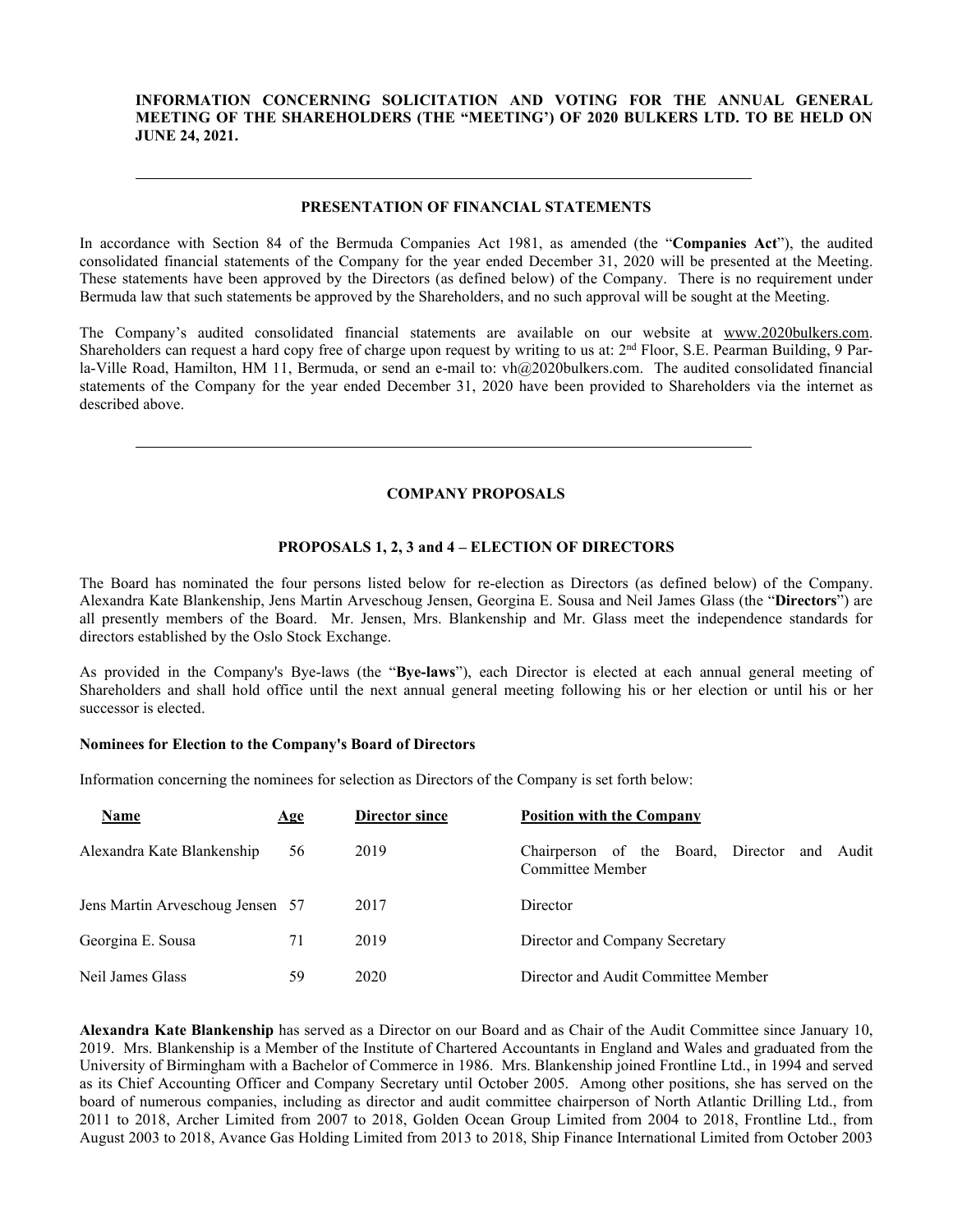to 2018, Golar LNG Limited from 2003 to 2015, Golar LNG Partners LP from 2007 to 2015, Seadrill Limited from 2005 to 2018 and Seadrill Partners LLC from 2012 to 2018. Mrs. Blankenship has served as a Director of Borr Drilling Limited since February 2019 and Diamond S Shipping since March 2019. Mrs. Blankenship is a United Kingdom citizen and resident.

**Jens Martin Arveschoug Jensen** has served as a Director on our Board since October 29, 2017. Mr. Jensen is currently CEO of Athenian Holdings. He previously served as Head of Shipping at New Fortress Energy, USA until August 2020, and prior to that he was a Partner at Pillarstone Europe from November 2016 to August 2019. Mr. Jensen has served as a director of various companies, including Frontline Ltd., Frontline 2012 Ltd., Flex LNG Limited, Frontline Shipping Limited, Frontline Management (Bermuda) Limited and Seateam Shipmanagement. Prior to these roles, he was a Partner/Director at Island Shipbrokers between the periods of 1996 - 2004 and held various positions at A.P. Moller/Maersk Group during 1985-1996 in Copenhagen, Mexico City, Tokyo and Singapore. Mr. Jensen is a Danish citizen and resides in the UK.

**Georgina E. Sousa** has served as a Director on our Board and our Company Secretary since January 10, 2019. Ms. Sousa was employed by Frontline Ltd. as Head of Corporate Administration from February 2007 until December 2018. She also serves as a director and company secretary of Golar LNG Limited and Borr Drilling Limited since 2019 and Golar LNG Partners LP (until April 15, 2021). She previously served as a director of Frontline from April 2013 until December 2018, Ship Finance International Limited from May 2015 until September 206, North Atlantic Drilling Ltd. from September 2013 until June 2018, Sevan Drilling Limited form August 2016 until June 2018, Northern Drilling Ltd. from March 2017 until December 2018 and Flex LNG Ltd. from June 2017 until December 2018. Ms. Sousa also served as a Director of Seadrill Limited from November 2015 until July 2018. Ms. Sousa served as Secretary for all the above-mentioned companies at various times during the period between 2005 and 2018. She served as secretary of Archer Limited from 2011 until December 2018 and Seadrill Partners LLC from 2012 until 2017. Ms. Sousa is a United Kingdom citizen and a resident of Bermuda.

**Neil James Glass** has served as a Director on our Board since June 30, 2020 and also serves as an Audit Committee Member. Mr. Glass has also served as a Director, Audit Committee Member and Chair of the Nominating and Governance Committee of Borr Drilling Limited since December 2019. Mr. Glass previously worked for Ernst & Young for 11 years: seven years with the Edmonton, Canada office and four years with the Bermuda office. In 1994, he became General Manager and in 1997 the sole owner of WW Management Limited, tasked with overseeing the day-to-day operations of several international companies. Mr. Glass has over 20 years' experience as both an executive director and as an independent non-executive director of international companies. Mr. Glass is a member of both the Chartered Professional Accountants of Bermuda and of Alberta, Canada, and is a Chartered Director and Fellow of the Institute of Directors. Mr. Glass graduated from the University of Alberta in 1983 with a degree in Business. Mr. Glass also served as a Director and Audit Committee member of Golar LNG Partners LP (until April 15, 2021). Mr. Glass is a Canadian citizen and a resident of Bermuda.

### **PROPOSAL 5 – REDUCTION OF SHARE PREMIUM ACCOUNT**

At the AGM, the Board, pursuant to the provisions of section 46 of the Companies Act, will ask the Shareholders to approve a reduction of US\$75,000,000 in the Company's Share Premium account (referred to as additional paid in capital in the financial statements of the Company) and to credit the same amount resulting from this reduction to the Company's Contributed Surplus account. The Share Premium account is the amount of share capital which exceeds the aggregate par value of the Company's outstanding Ordinary Shares of par value US\$1.00 each. The purpose of this proposal is primarily to increase the ability of the Company to declare and distribute dividends to its Shareholders.

The Company's policy is to pay out the majority of its free cash flow after debt service on a monthly basis. Any dividends or distributions in the future will be at the sole discretion of the Board and will depend upon earnings, market prospects, current capital expenditure programs and investment opportunities. The timing and amount of dividends or distributions, if any, is at the discretion of the Board and the Company cannot guarantee that its Board will declare dividends or distributions in the future.

Under Bermuda law a company cannot pay dividends from share premium. In addition, section 54 of the Companies Act provides that a company may not declare or pay a dividend, or make a distribution out of contributed surplus if there are reasonable grounds for believing that (a) the company is, or would after the payment, be unable to pay its liabilities as they become due; or (b) the realisable value of the Company's assets would thereby be less than the aggregate of its liabilities and its issued share capital and Share Premium accounts.

As at June 10, 2021, the balance of the Company's Share Premium Account was US\$105,232,597. It is possible that in the future, the Company's ability to pay dividends or make distributions will exceed its retained earnings and contributed capital surplus. The Board have therefore put forward this proposal to reduce the Share Premium account from US\$105,232,597 to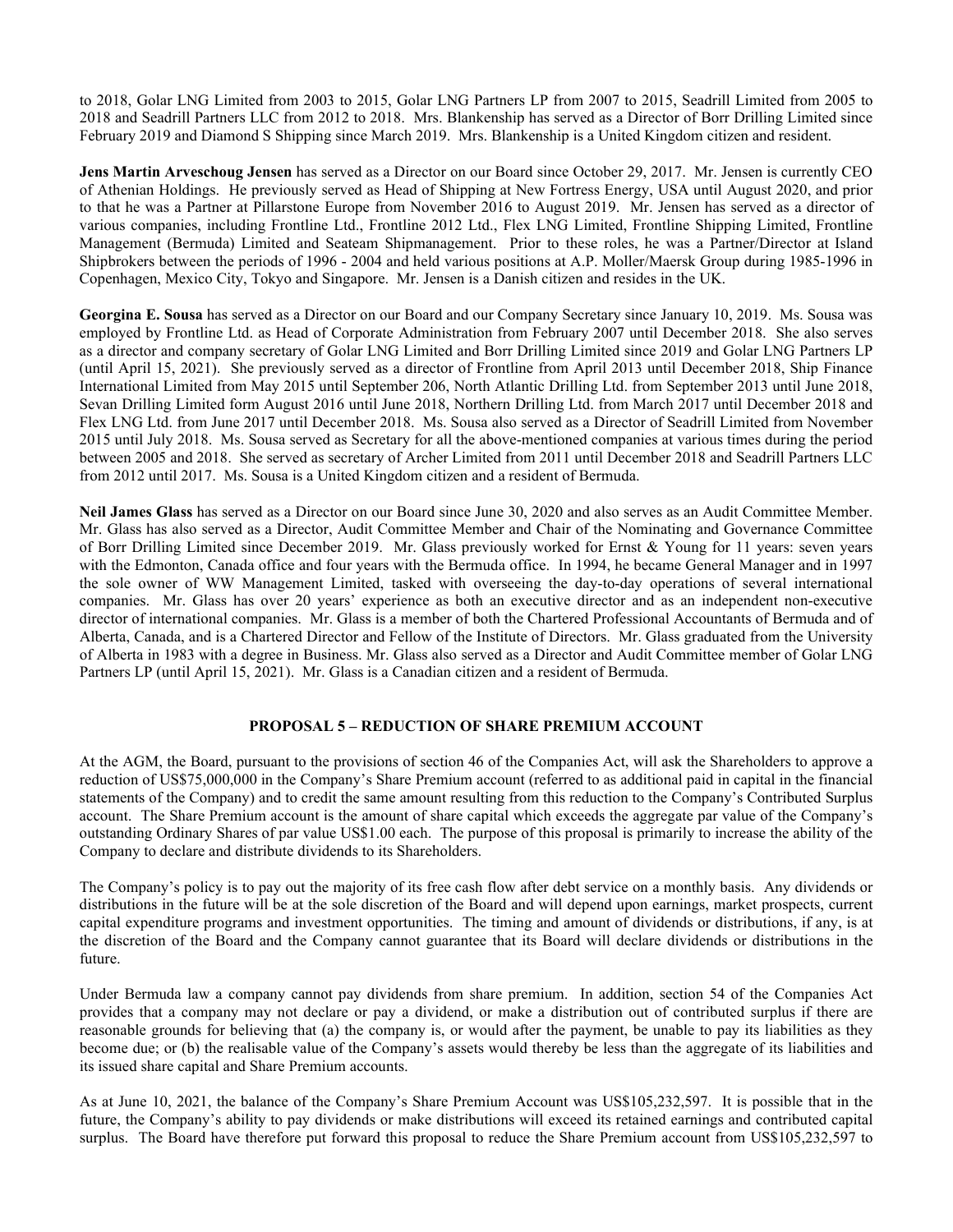US\$30,232,597 by the transfer of US\$75,000,000 of the Share Premium to the Company's Contributed Surplus account with effect as of July 1, 2021 (the "**Effective Date**"). This will enable the Board to declare dividends and make distributions as long as the Company is solvent, and the realisable value of its assets exceeds its liabilities and issued share capital.

Under Bermuda law, the Company if authorised in a general meeting may, subject to any order made by the Minister of Finance of Bermuda and to its Memorandum of Association and Bye-laws, either with or without extinguishing or reducing the liability of any of its shares and either with or without reducing the number of shares, reduce any paid up capital that is in excess of the requirements of the Company. The Company's Bye-laws provide that subject to the Companies Act, the Company may by Resolution authorise the reduction of its issued share capital or any share premium or contributed surplus account in any manner whatsoever.

The Company is required, in order to effectuate such reduction, (a) not more than 30 days and not less than 15 days before the Effective Date to cause a notice to be published in an appointed newspaper or website stating the amount of the share premium as last previously determined by the Company, the amount to which the share premium is to be reduced, and the date as from which the reduction is to have effect; and (b) on the date as from which the reduction is to have effect, a confirmation of solvency shall be given by an appropriate officer declaring that on that date the Company is solvent and after the reduction will be able to pay its liabilities as they become due.

Within 30 days after the date such reduction of the share premium is effective, the Company, as required under section 46(5) of the Companies Act, will file a memorandum, with a copy of the notice referred to above, with the office of the Bermuda Registrar of Companies (the "**Registrar**"), notifying the Registrar of compliance with the Companies Act.

# **PROPOSAL 6 – RE-APPOINTMENT OF INDEPENDENT AUDITORS**

At the Meeting, the Board will ask the Shareholders to approve the re-appointment of PricewaterhouseCoopers AS of Oslo, Norway as the Company's independent auditors and to authorise the Board to determine the auditors' remuneration.

Audit services provided by PricewaterhouseCoopers AS in fiscal year 2020 included the examination of the consolidated financial statements of the Company and its subsidiaries.

# **PROPOSAL 7– TO APPROVE DIRECTORS' REMUNERATION**

At the Meeting, the Board will ask that the Shareholders to approve remuneration of the Company's Directors of a total amount of fees not to exceed US\$150,000 for the year ending December 31, 2021.

#### **OTHER BUSINESS**

Management knows of no business that will be presented for consideration at the Annual General Meeting other than that stated in the Notice of Annual General Meeting.

By Order of the Board of Directors

Georgina E. Sousa Secretary

Hamilton, Bermuda